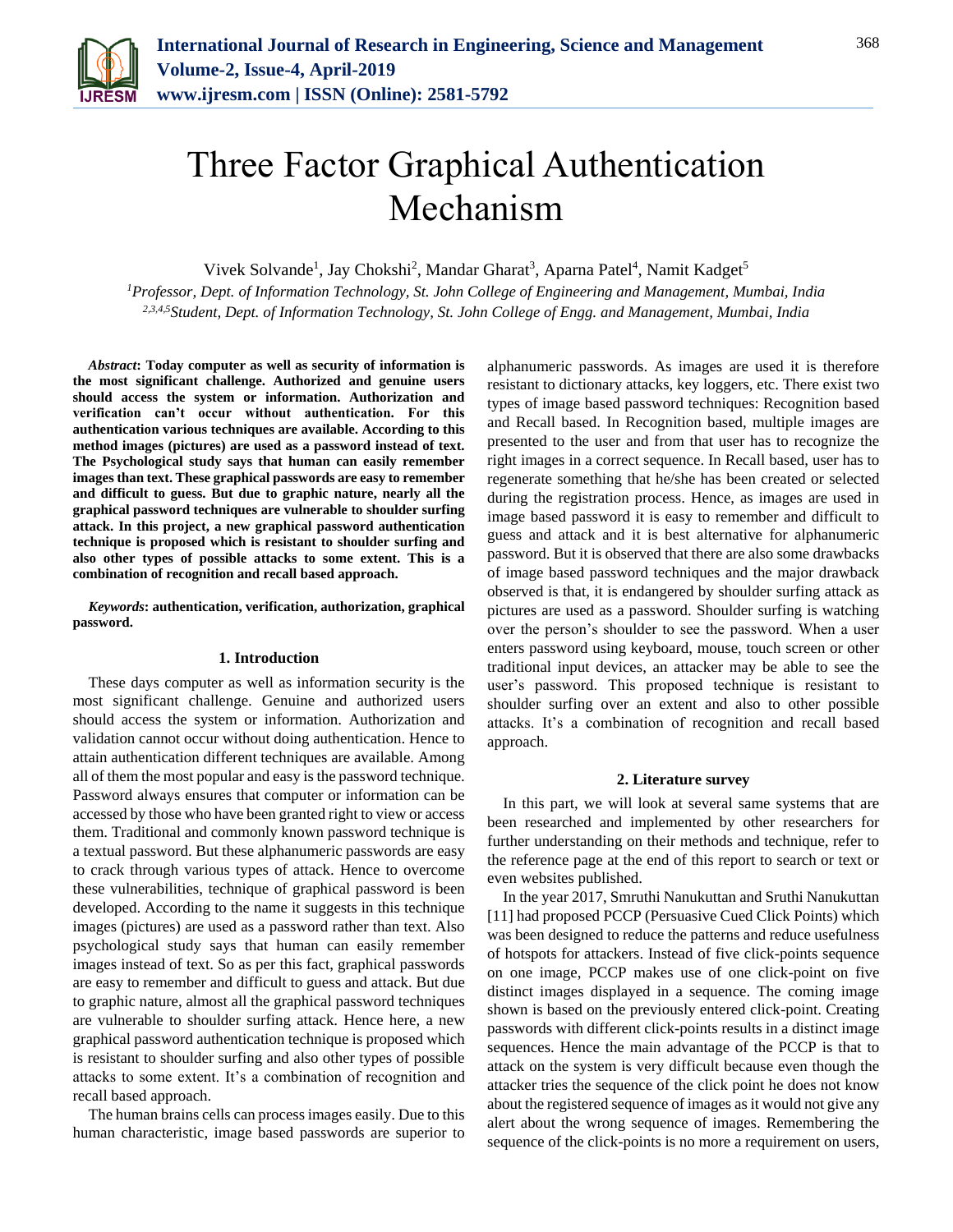

since the system shows the pictures one at a time. PCCP also provides indirect feedback which is useful only to authorize the users. While logging on if the order of the click points goes wrong then also the wrong images will be shown one after other and after the final click point, SMS alert will be sent to the authorized user (alert: someone is fidgeting with your system.). Image security has become a critical issue. Hence to secure the image based password AES algorithm is used, where the click points entered by the user is encrypted and decrypted by using AES algorithm.

In the year 2017 Mrs. Mane Shruthi Nathuram and Dr. A.W. Kivelekar [9] had proposed a system in which password can be of any type; but most probably there are text based password. Alphanumeric passwords are the one which are commonly used, it's a string of alphanumeric characters. Alphanumeric passwords are easy to be memorized by users but it is also easy to hack by attackers. To provide more security, users use strong systems, use passwords which are are not easy for users to remember. Biometrics and tokens are used as an alternative to alphanumeric passwords but, it has it's own limitations as it will need extra system to get going. Image based passwords are of 3 types: Choice based Graphical Passwords, click based Graphical Passwords and Draw based Graphical Passwords. In the proposed system for registration of new users, users can select 3-5 images from database and select different point on the image. The selected viewport by a user is saved in database server and the order(sequence) of viewports is set as password of that particular user. When user wants to access the account, they need to enter the username and then the system will send binary number to user's registered mobile or mail-id. If the binary number is zero (0) user has to select wrong position and when the number is one (1) user has to select the right position of the image. Based on the binary number the password will be verified. When the user fails to select the exact wrong or right specified location on image, he/she would not able to access the account.

In 2018, Mr. V. Sunilanandh [12] discovered that there has been a great demand for Graphical Passwords since two decades as the traditional methods suffered from a large number of attacks which could be imposed easily. To begin with, the most common computer authentication method that makes use of alphanumeric passwords is focused. Ignoring the vulnerabilities, it is the user's natural behaviour that they would always prefer to go with short passwords for the ease of memorizing and also lack of awareness that how the attackers are likely to attack. These kind of passwords are broken mercilessly by attackers by many simple methods such as eaves dropping, masquerading, and other means like dictionary attack, shoulder surfing attacks, etc. To reduce the problems with primitive methods, latest methods have been proposed using graphical points as passwords. Thus, many other graphical password systems have been developed. The desirable quality associated with graphical passwords is that,

psychologically humans can memorize graphical passwords way to better than text and hence is the best alternative which is proposed in this paper. There is a fast and growing interest in image based passwords since they are infinite in number, thus providing more security to any attack launched by intruders. The major aim of this work is to reduce the guessing attacks as well as encouraging the users to select random and difficult passwords that cannot be guessed.

In 2015, Mr. Amit Sawant and Mr. Jamdade Maruti [8] represented this research paper focuses on the integrated evaluation of the Persuasive Cued Click Points graphical password authentication mechanism, which includes usability and security. An important goal for this authentication system is to help users in selecting strong passwords, thereby increasing security. We had proposed the work to test usability of Cued Click Point using supportive sound signature w.r.t. CCP's of all images. In this mechanism a password consists of a sequence of some (e.g. images=5) images in which user can select one click point per image, we use sound signature. Here we suggest that the CCP provides greater security than pass points because number of images increase the workload for attackers. Users tend to use CCP instead of Pass Points, because selecting and memorizing only one point per image was easier and sound signature helps considerably in recalling the click points. The mechanism shows very good performance in terms of accuracy, speed and easy to use. This paper brings focus on the integrated evaluation of the Persuasive Cued Click Points image based password authentication system with sound signature, which includes security and usability

In 2012, Elizabeth Stobert and Sonia Chiasson [10] have represented an integrated evaluation of the Persuasive Cued Click-Points Image based password system, including usability and security evaluations, and implementation. The main focus for the authentication systems is to allow the users in selecting passwords of higher security, in the sense of being from an expanded effective security space. Here we are using persuasion in order to influence user choice in click-based graphical passwords, allowing users to select more random, and more difficult to guess, click-points or passwords.

# **3. Problem statement**

The main challenge when implementing visual password schemes is finding an efficient solution to what is defined as the ''password problem''. This problem, as formulated in Wiedenbeck, arises because passwords are expected to comply with two conflicting requirements. Firstly, passwords must be easy to remember and the authentication process must be such that humans can execute it quickly and easily. The second requirement speaks to the security of the passwords. The passwords should look random and be hard to guess; it should not be necessary to write the passwords down or store them, since that would pose a security risk. The answer to these problems requires a scheme that offers a good trade-off between the usability and the security strength of the password scheme.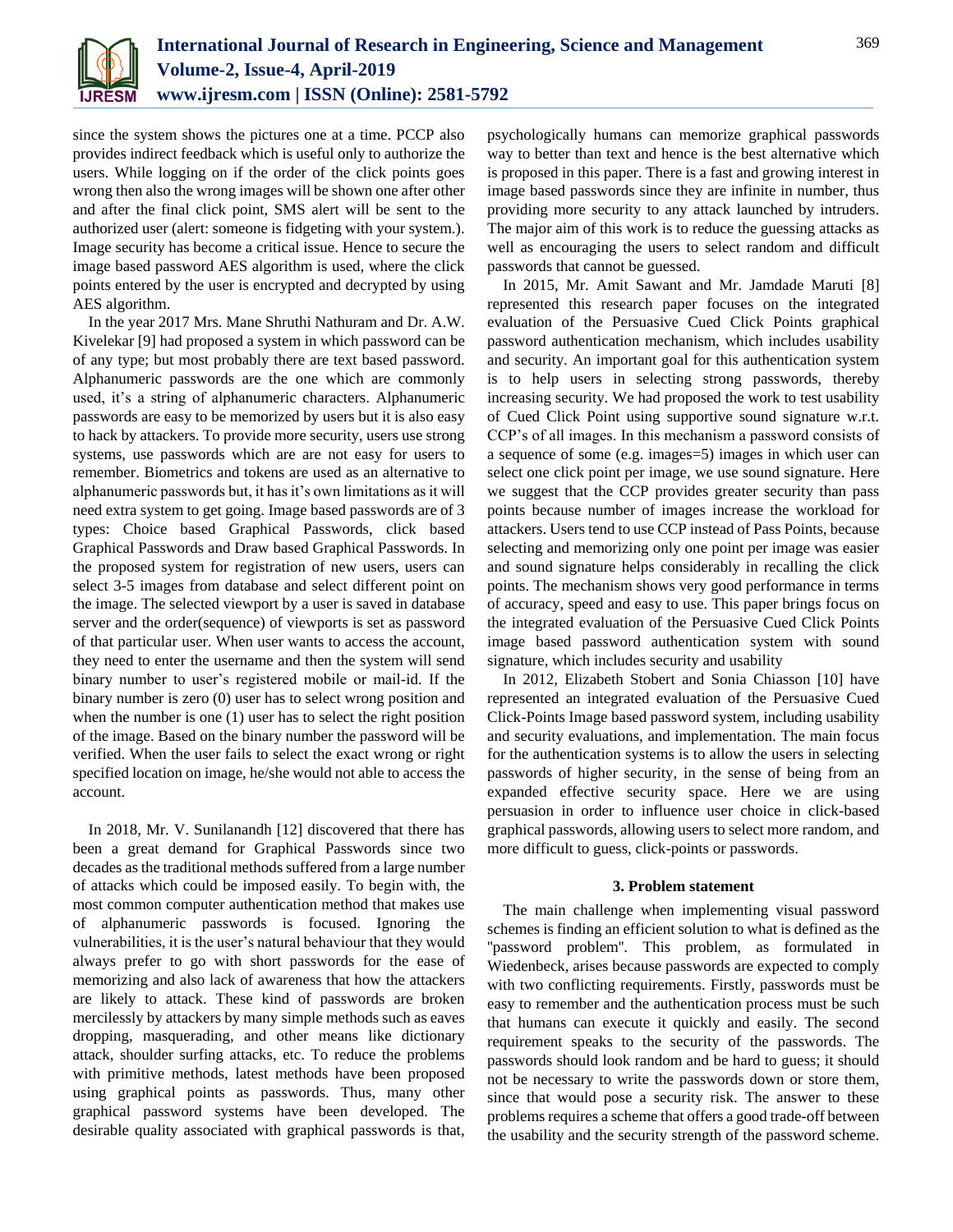

# **International Journal of Research in Engineering, Science and Management Volume-2, Issue-4, April-2019 www.ijresm.com | ISSN (Online): 2581-5792**

So we designed a system "Three factor graphical authentication mechanism" by using graphical passwords.

# **4. Proposed architecture**

The proposed system is a modified and upgraded version of existing system to overcome the limitations of it. It has also two phases.

- *A. Registration Phase*
- 1. The user enters the name, contact number and email address.
- 2. From grid of images selects any 4 image and remember sequence of images.
- 3. Select click points from two images and remember click points for the login.
- *B. Login Phase*
- 1. Enter email of user.
- 2. Select 4 images in sequence which was selected at the time of registration.
- 3. Select click points from two images
- 4. From grid of images select 1st and 4th image position and enter it in textbox.
- 5. If user enters wrong password for 3 times then automatically mail will be send to particular user and you need to reset the password.



Fig. 1. Block diagram

# **5. Results**

First the "Home Page" displays the basic use of the application developed that will request user to fill the details. The result is shown in Fig. 2. below,



Fig. 2. Home Page



Fig. 3. Registration form



Fig. 4. Selecting 4 Images



Fig. 5. Selecting a point on the image



Fig. 6. Confirmation e-mail



Fig. 7. Selecting 4 images in sequence (Login phase 1)